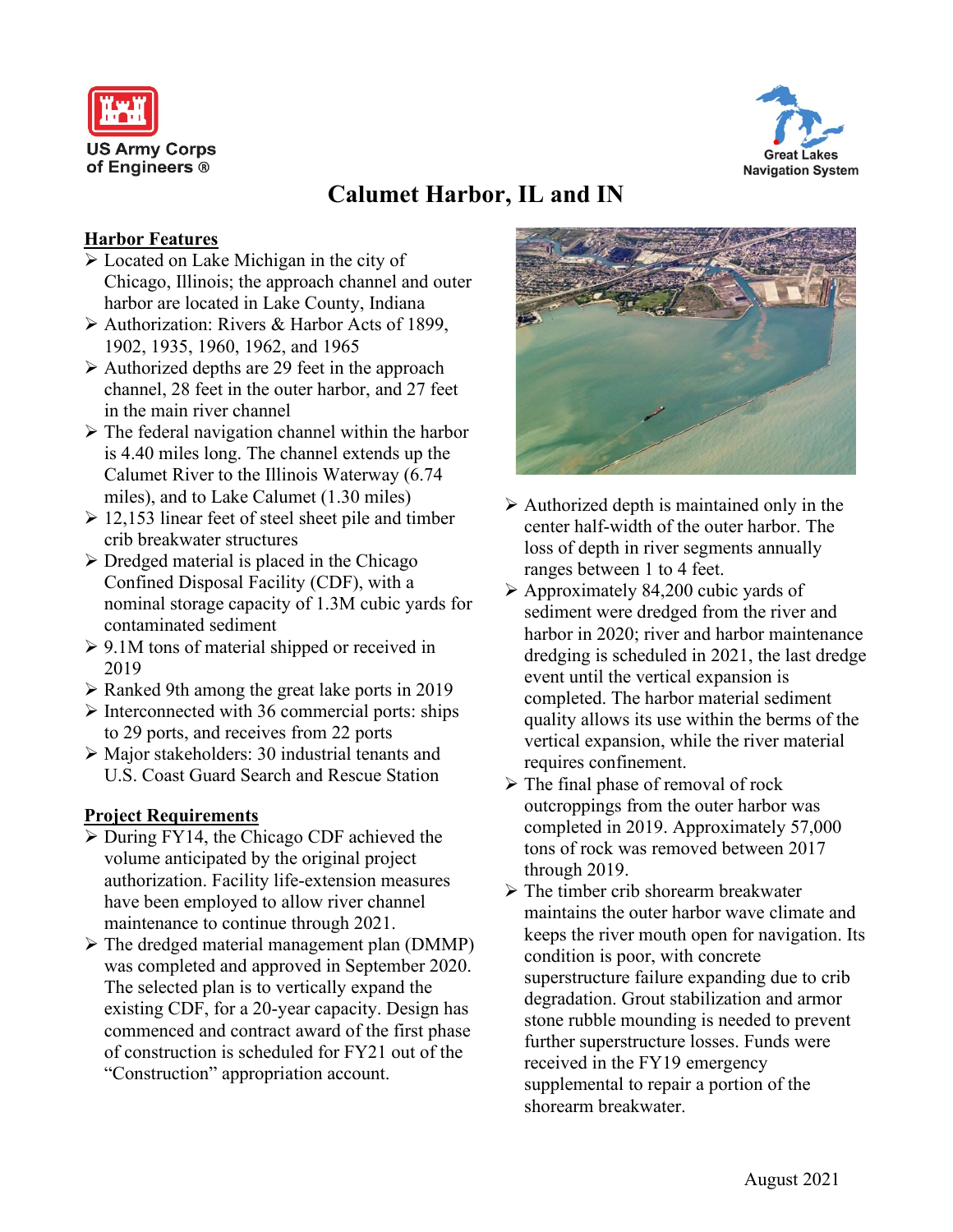## **Consequences of Not Maintaining the Project**

- Light loading losses of between 2 to 3 feet of channel depth results in increased transportation costs of between \$3.5M and \$6.2M annually.
- $\triangleright$  If the harbor were closed to commercial traffic, commodities would have to be transported by rail and truck. This would increase annual emission rates by 73.6 lbs. of harmful particulate matter (PM-10) and increase costs by \$16.5M due to increased railroad related accidents, and \$11.0M due to increased trucking related accidents.

### **Transportation Importance**

- Commodities are limestone, coke, coal, salt, grain, cement, liquid bulk, potash, and steel. Approximately 500k tons of coal are shipped to various Great Lakes ports.
- $\triangleright$  Commodities handled by the harbor support \$14.6B in business revenue, 80,980 direct, indirect, and induced jobs, and \$2.3B in labor income.

#### **Transportation Importance (cont'd)**

- $\triangleright$  The harbor is the primary link (of only two possible routes) between the Inland-Waterway system, the Great Lakes, and foreign ports. From this harbor, deep-draft ships can reach the Atlantic Ocean through the St. Lawrence Seaway, and barges can reach the Gulf of Mexico through the Illinois and Mississippi Rivers.
- USCG's busiest and largest station in the Ninth Coast Guard District.
- $\triangleright$  The harbor is the best safe refuge on southern Lake Michigan due to its ease of entry during storms. It permits the safe operation of over 3,000 river barges annually between the Inland-Waterway system and Indiana, Gary, or Burns Waterway Harbor.